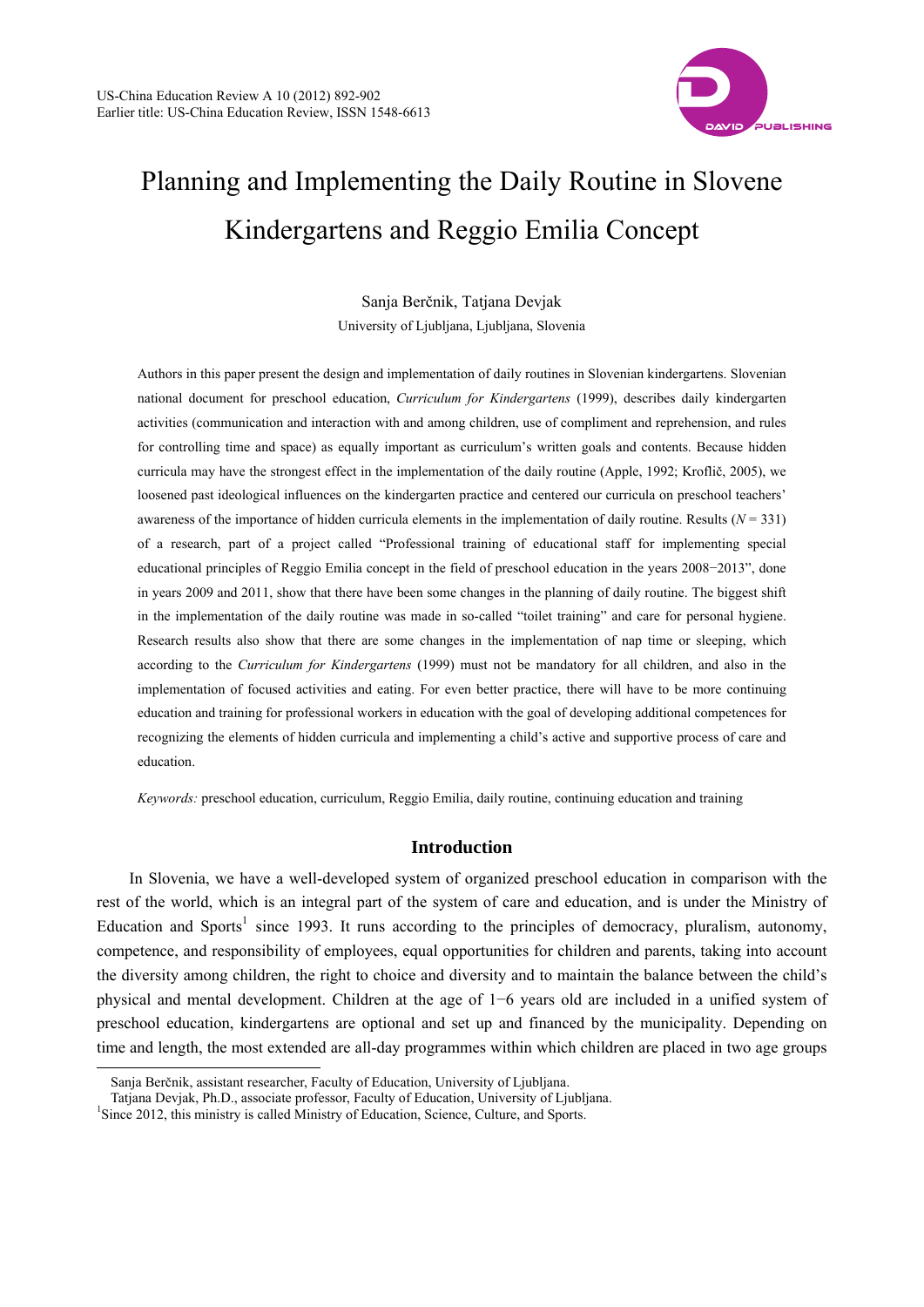of 1−3 years old and 3−6 years old. The children are grouped into age-homogeneous, heterogeneous, or mixed groups. Total care for preschool children in kindergarten also includes nutrition and the possibility of rest or sleep. The fundamental task of the kindergartens in Slovenia is to help parents with comprehensive care for children, improving the quality of life of families and children and creating conditions for the development of children's physical and mental abilities (*White Paper on Education*, 1995; 2011).

## **Curriculum and Hidden Curriculum in Preschool Education in Slovenia**

Professional basis for work in public kindergartens is *Curriculum for Kindergarten*, accepted in 1999 on the basis of the *White Paper on Education* (1995) and the *Law on Kindergartens* (1996). The curriculum presents goals of curriculum for kindergarten from which the principles and fundamental behaviors of child development, learning in preschool and the global goals and derived objectives for each of the fields are derived. Some interdisciplinary activities including the implementation of the daily routine are however, as a red thread interwoven through all fields and a way of life and work in kindergarten. The concept of the curriculum was implemented in kindergarten primarily because of its width, which covers the entire lives of children and adults in kindergarten. Children with their development and individual capabilities and their activities are placed in the foreground; the emphasis is given to their rights. Among the most important objectives of the curriculum we would suggest in particular, better enabling the individuality, diversity, and choice, and greater respect for the privacy and intimacy of the child (*Curriculum for Kindergarten*, 1999, p. 7).

An important part of the curriculum is also hidden curriculum, which is an integral part of the curriculum, but we can say that it is outside pedagogical and psychological concept. Hidden curriculum and curriculum are strongly associated among themselves, so that they cannot be seen as two separate phenomena. The contents of the hidden curriculum teach children norms and values, by means of which their personal behavior in group is disciplined and regulated. It refers to something that holds together the entire institution. Of course, hidden curriculum also has its disadvantages, because children in kindergarten could be trained for obedience, passivity, dedication in destiny, indiscriminate acceptation, and alienation. It may happen that a child breaks in routine, in which he is trapped, learns to tolerate contacts and receive plans of preschool teacher, which already reminds of the manipulation (Bahovec & Golobič, 2004). Hidden curriculum covers many elements of educational influence, which are nowhere defined, although they are in many cases more effective than direct educational activities, which are defined in the prerecorded curriculum (*Curriculum for Kindergarten*, 1999, p. 20). As recorded by Bahovec and Golobič  $(2004)$ , the hidden curriculum is the daily routine—It takes place every day, every week, every month, every year, and it is all-around. Kroflič (2005) pointed out that if we place in the hidden curriculum those elements of real happenings in kindergarten that are not recorded in official documents, it becomes clear that it includes those actions of preschool teachers, which are not reflected and immediately planned. Those acts, which mainly affect preschool teacher's implicit theories and notions about the child, are mainly present during periods of a child's free games and daily routine. Apple (1992), who studied the phenomenon of hidden curriculum and learning habits, noted that the children's first experiences in kindergarten are essential for their further life, since they learn in a critical period of socialization, a common understanding of meanings, limitations, and potentials, which are then generalized and performed in subsequent interactions with the environment. As Kroflič (2005) highlighted that with the democratization of educational system in Slovenia, we have, i.e., by adopting the curriculum for kindergarten in the 1990s, thoroughly loosened the previous ideological influence on the kindergartens practice.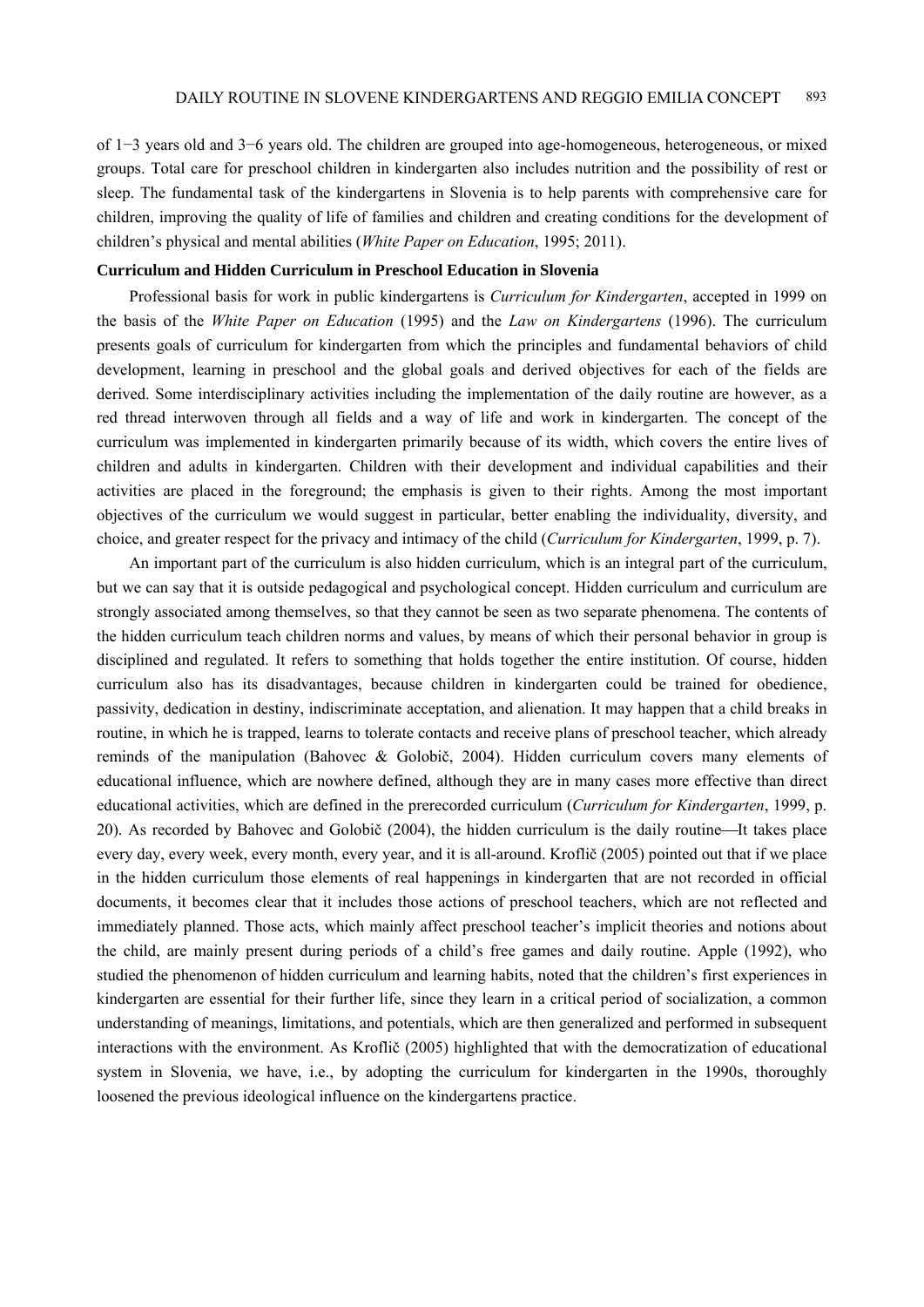The principle of an open national curriculum for kindergarten attributes a greater role in the planning of kindergarten or preschool teachers and enables them to maintain their views on raising children in particular at a time when there is a great appreciation for spontaneous communication and child-oriented pedagogical activity. Democratization and the increased autonomy of preschool teachers have also increased the risk that the greater part of kindergarten actions is taken by the individual un-reflected ideas of a individual preschool teacher, which are included into the structure of hidden curriculum. Innovation of the curriculum, which reduces the risk, however, is the requirement that the preschool teachers become aware of the importance of elements of the daily routine and places them in their reflection and the operational plan. The openness of the national curriculum, therefore, implies a requirement that the preschool teachers include in their reflection and operational planning also a reflection about how them will structure child's "living space", what kind of toys or materials they will offer within the time allocated to the free game, how they will be included in the child's self-initiative activities, how they will organize available time for the implementation of elements of the daily routines and, in particular, how they will correlate the spontaneous elements of daily life with a more structured means of targeted activities, and thereby enable the realization of the objectives and principles of curriculum. Daily routine as a component of a hidden curriculum is therefore structured mainly by preschool teachers' knowledge of the basis of a child's development and strategies of early teaching as well as their personal holdings of good for the child. Reflection of this value and own personal values became a prerequisite to identify opportunities for positive change for those least structured elements of the child's stay in kindergarten (*Curriculum for Kindergarten*, 1999).

In planning for and implementing of the curriculum, it is, as a result of systematic loosening and removal of barriers, in which condition hidden curriculum, required to conform to group differences and create conditions for their expression, diversity, and multiculturalism at the level of a selection of content, activities and materials, respect for the specificities of the environment, children and parents, provide activities for children in the whole group, in small groups, and on an individual level and an appropriate complement, and combine different types of activities. The right to choice and diversity must be understood at a level of planning as the offered options of choice, which is also necessary to be taken into account in the organization of sleep and rest, feeding and other needs, which are part of the daily routine (*Curriculum for Kindergarten*, 1999).

#### **The Daily Routine**

Democratization of the curriculum is therefore based on respect for children's rights, which includes loosening and removing of the barriers, related to daily routine and hidden curriculum, and gives children the possibility to choose among a variety of activities. With the principle of openness of the curriculum, everyday activities in kindergarten (interaction and communication with and among children, use of praise and criticism, and the rules for the control of time and space, feeding, rest, etc.) are as important as the objectives and contents represented in the curriculum. It represents the content or activities which are substantially related to the daily routine and in which hidden curriculum may have the strongest effect (*Curriculum for Kindergarten*, 1999). Although the daily routine is quiet, discreet and no less active, the child does not learn anything less as they learn by the content of curriculum.

Parts of the daily routine are the arrival of a child in kindergarten and departure from home, caring for oneself, feeding (meals), rest and/or sleep as well as editing and cleaning room where children participate with their own ideas, which are independent and not divided according to sex (Bahovec & Golobič 2004). Daily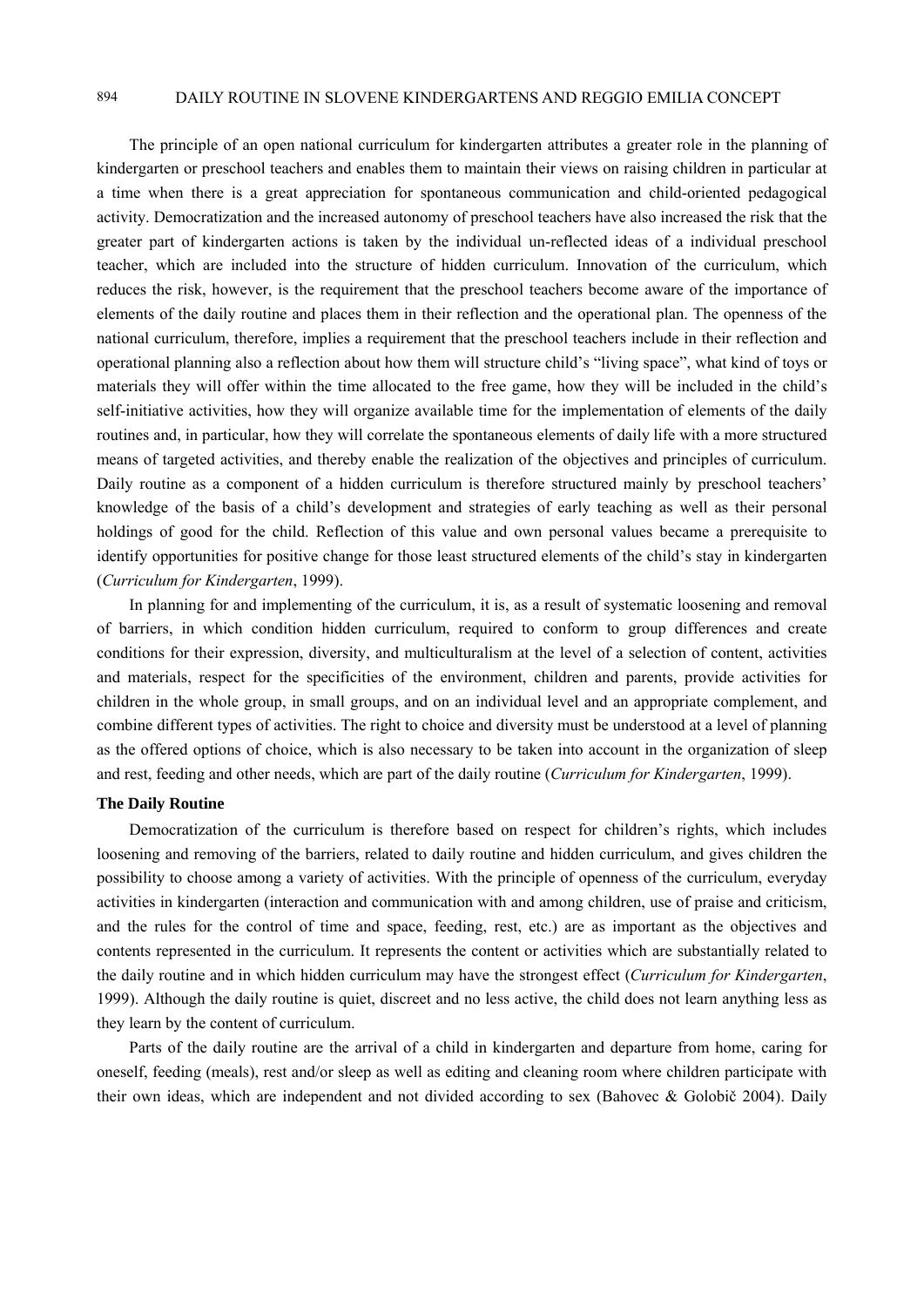routine consists of periods of active learning, which are planning, implementation, restoration, working in small and large groups, outdoor games, transitional activities as well as feeding and resting. It is designed so that it strengthens and promotes the child's abilities, natural interests, self-initiative, and the skills of solving problems (Vrbovšek, 2005). Since the first day in kindergarten children gradually raise the agenda and tasks that are part of the curriculum (official and hidden). Routine includes activities that children adapt and implement without thinking about their relevance. Most of these tasks are reasonable and necessary for the common life in kindergarten, but some of them are unnecessary or even burdensome (Ebert, 2002, p. 173). Daily routine, consistent of specific time elements, helps preschool teachers to organize the time with the children. Such performance of the daily routine supports the child's initiative and creates a framework for children which represents the psychological security and dedicated environment. In addition, daily routine also facilitates the passage of the children from home to kindergarten because it builds a sense of community (Hohmann & Weikart, 2002).

Research (Bahovec & Kodelja, 1996) about the routine in the Slovene kindergartens carried out before adopting the curriculum for kindergarten showed that in the past in Slovene kindergartens there was strong concern for hygiene expressed, which could result in medicalization of kindergarten. The proposed changes were mainly in the context of a larger individualization as opposed to routines and "collectivism", mostly during feeding, rest, hygiene (for which was in the past intended 24% of the time), in the implementation of the curriculum there should be as little rituals, preparation, waiting as possible, and minimal regulations of the "daily routine". Excessive routines have been highlighted in feeding and rest in the past. In the *Curriculum for Kindergartens* (1999), the choice is also respected in feeding and rest. Both should take place calmly, without undue wait, preparing and rush in the dishes. The choice and the option for the children to serve themselves are allowed during feeding the competition, and comparisons should be avoided and specific habits of families should be taken into account. Rest and sleep are no longer mandatory, nor is the time too strictly defined, organization itself depends on individual needs. Passages from the activities or from lunch to the rest are gradual and should take place calmly and without undue haste.

With the acceptance of the *Curriculum for Kindergarten* in 1999, Ebert (2002, p. 178) saw progress in elimination of severe routines in terms of increased flexibility and more released pedagogical approaches, particularly in the areas not affected by sanitary control. Progress is also reflected in more frequent drawing of the attention to the problems which occur in practice.

## **Methodology**

Below are presented the results of research carried out in the project "Professional training of educational staff for implementing special educational principles of Reggio Emilia concept in the field of preschool education in the years 2008−2013" in 2009 and 2011. The question of the research was linked to learning about the views of professional workers (preschool teachers and their assistants) on the importance of the daily routine in kindergarten and especially on the importance of its implementation in the light of the objectives of the official *Curriculum for Kindergarten* (1999) and from the point of view of the informal curriculum and its implementation in the kindergarten, which affect the lives and work of the kindergarten.

In the context of the first research (2009), where 331 preschool teachers, their assistants, and others participated, and the second repeated research (2011), where 212 preschool teachers and their assistants participated, we ask the following fundamental research questions: (1) Whether and how often preschool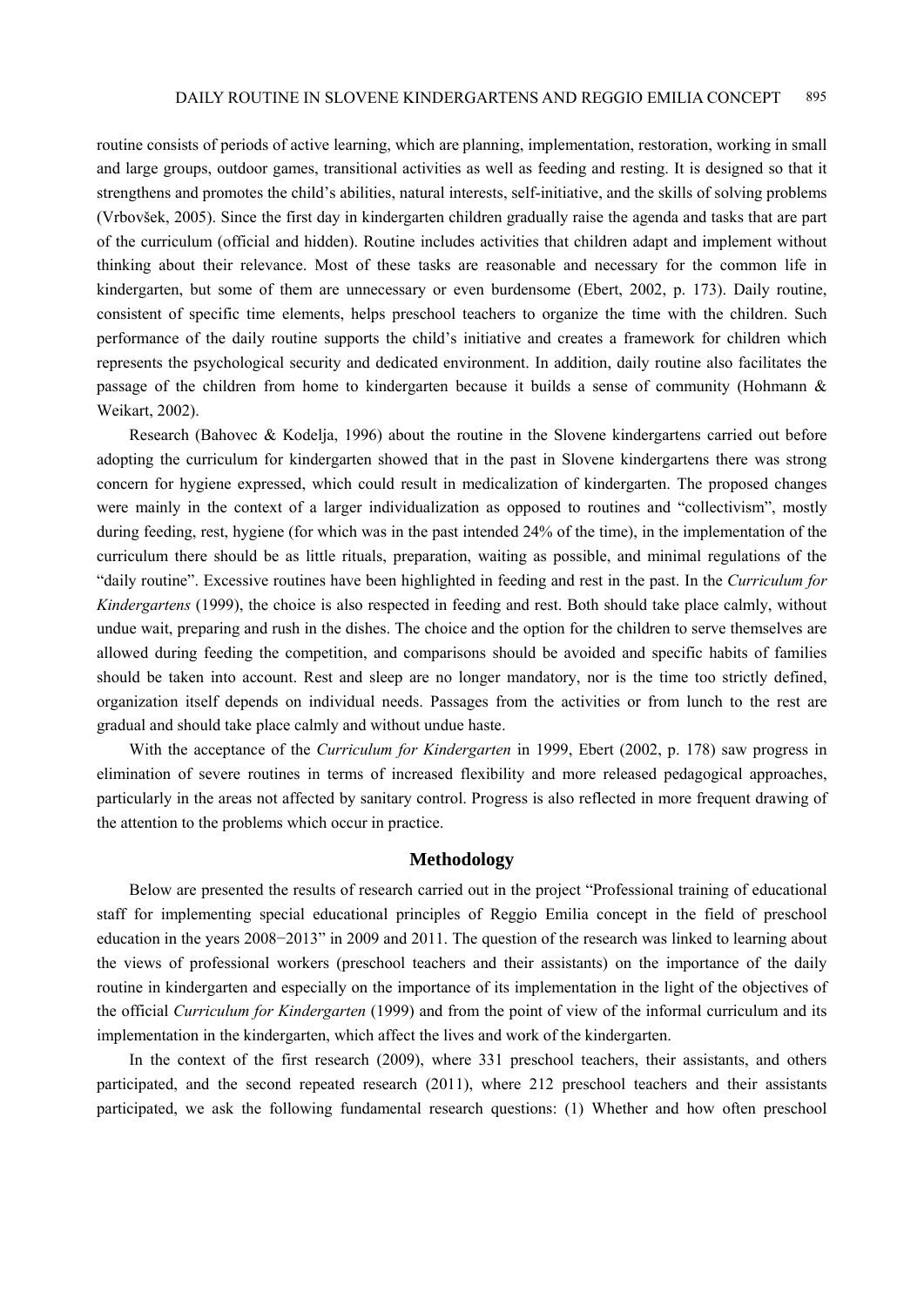teachers and their assistants plan activities or routines (arrival, feeding, pursuit of toiletry needs, rest and/or sleep, oriented activities, free play and activities according to the choice of the child, staying outdoors) in kindergarten? (2) How flexible is the daily routine in kindergarten (which of the activities of the daily routine takes place always at the same time for all children)? (3) How are the rest and sleep implemented in kindergarten; are professionals taking into account new orientations for the implementation of this daily activities? and (4) How is eating implemented in kindergarten? Are preschool teachers and their assistants taking into account children's desires and new orientations for the implementation of these activities?

Prior to the research, we posed the following hypotheses: (H1) We anticipate that preschool teachers and their assistants plan activities for all children daily. We also anticipate that the planning is made in a team; (H2) We anticipate that the daily routine is pretty inflexible and that most of the activities of the daily routine still take place for all children at the same time; (H3) We anticipate that rest and sleep are not mandatory for all children at the same time; and (H4) We anticipate that the children can choose what and how much they will eat for breakfast, snack, and lunch and that they can talk during meals. We also anticipate that preschool teachers and their assistants are not running hard (hidden disciplinary) regime, as for example, children must eat all the food devoted to them by preschool teachers and wait by the table until everybody finishes eating. Empirical research is based on the quantitative pedagogical research, so we used the descriptive and causal-unempirical methods. In a research, we included preschool teachers and their assistants from 96 kindergartens across Slovenia.

This questionnaire was partially closed, partially open type, and was in 2009 and 2011 divided between the 550 participants in education and training within the project "Reggio Emilia". Data have been processed with the statistical package SPSS-X PC (17.0) and Excel (2007).

## **Results and Discussion**

#### **Planning of Activities or Routine in the Kindergarten**

Whether and how often preschool teachers and their assistants plan activities or routines, which in principle are not an integral part of the *Curriculum for Kindergarten* (1999), but they are among the activities of the implementation of the curriculum, which was one of the questions we asked the participants of the education in the project (see Table 1). We listed the activities that are held in kindergarten every day, such as arrival, feeding, pursuit of toiletry needs, rest and/or sleep, oriented activities, free play and activities according to the preference of children, staying outdoors—activities of daily routine. Planning education, the educational work, and the planning of the daily routines in kindergarten is one of the important processes for achieving the objectives of preschool education. In the context of this question, we also wanted to find out whether the professional workers in kindergarten (preschool teachers as well as their assistants) plan their work as a team. We anticipated that the majority of preschool teachers plan activities daily. However, we also anticipated that activities are planned together as a result of joint work.

The most interesting (and at the same time very worrisome) thing is that this question was not answered by 131 or 39.6% of all professional male and female workers, participating in education and training in project Reggio Emilia. As we noted, we assumed that professionals in kindergarten plan their activities daily and that they prepare for the work together as a team. Unfortunately, this is not so. In the first research, we determined that nearly 40% of preschool teachers and only 15.5% preschool teachers' assistants plan their work daily and in a research held in 2011, this percentage is even slightly lower with preschool teachers and 2% higher with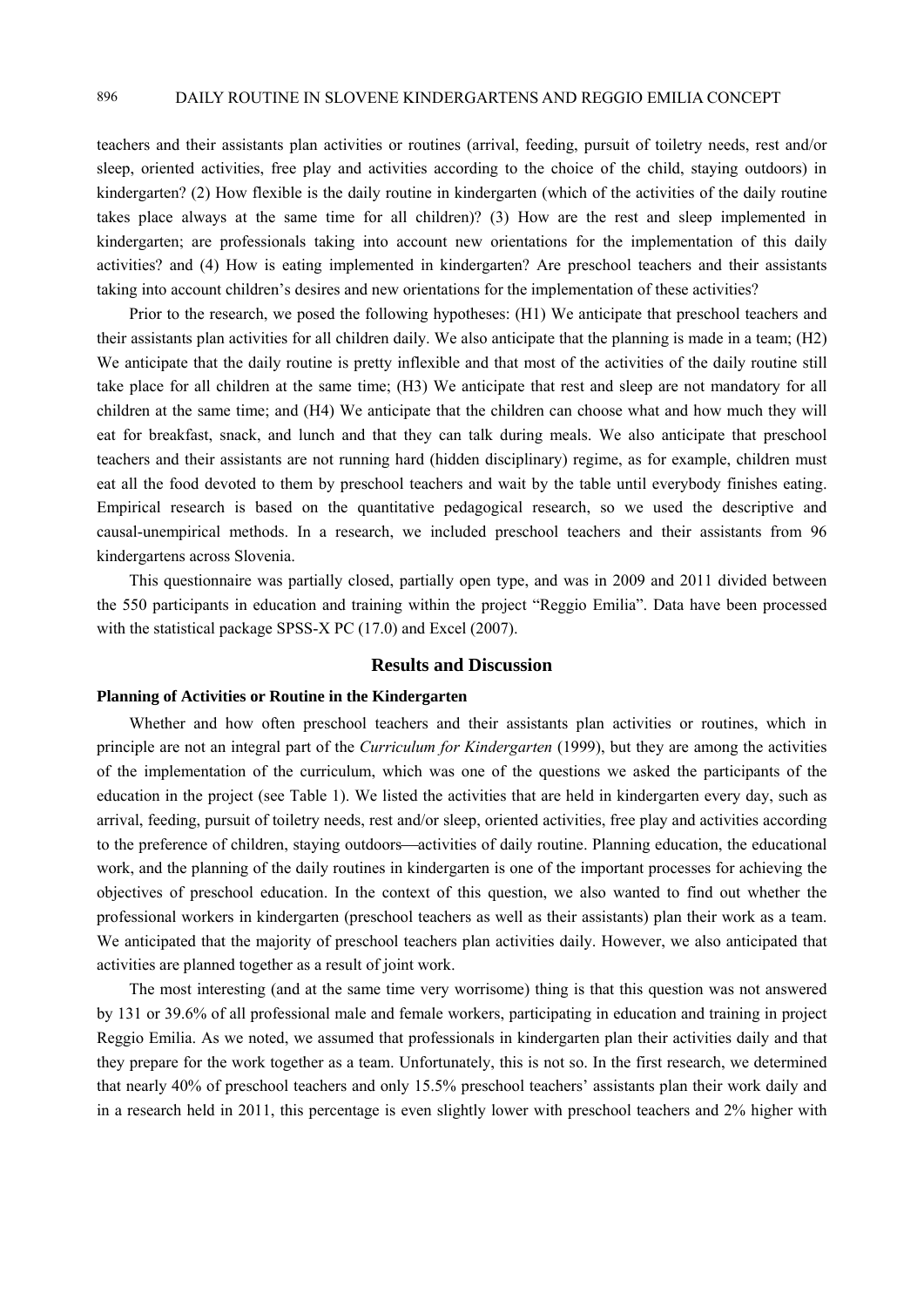their assistants. We have determined that professional workers together with preschool teachers as well as their assistants often plan their work in different kinds of time periods or according to projects (2009: 39.7%, 2011: 36.1%). Professional workers are also using the weekly planning. Interesting is the fact that in 2009, 22% of preschool teachers and 36.2% of their assistants were planning their work weekly and in the year 2011 more than 3% of preschool teachers and nearly less than 7% of their assistants were doing so. In 2011, however, the percent also fell for the professional workers who plan their work in kindergarten daily. More than these figures, however, we are surprised by the fact that there is a lack of teamwork. We were sure that there was more of it.

| Planning Activities of Educational Work |                   |                |                  |                                  |      |                     |          |
|-----------------------------------------|-------------------|----------------|------------------|----------------------------------|------|---------------------|----------|
|                                         |                   | 2009           |                  |                                  | 2011 |                     |          |
| Planning of the activities              | Preschool teacher | p.t. assistant | together         | Preschool teacher p.t. assistant |      |                     | together |
|                                         | $f(\%)$           | $f(\%)$        | $f \qquad f(\%)$ |                                  |      | $f(\%)$ f $f(\%)$ f | f (%)    |

We were also interested in whether preschool teachers and their assistants include children in the planning of the activities (see Table 2). We have asked them whether they include themwhy and why not. We offered some answers such as: (A1) I do not include them because they are still too small; (A2) I do not include them, because planning is my job; (A3) I plan by myself, but I also consider the wishes and interests of children; (A4) I prepare an indicative plan and then talk it over with the children and change the plan according to the wishes and interests of the children; (A5) I make plans together with children; and (A6) Others.

Every day 56 39.7 9 15.5 65 32.7 26 30.6 6 17.6 32 26.9 Weekly 32 22.7 21 36.2 53 26.6 24 28.2 14 41.2 38 31.9

m unicidii ilme periodis of 49 34.8 23 39.7 72 36.2 32 37.6 11 32.4 43 36.1 Others 3 4 2.8 3 5.2 7 3.5 2 2.4 1 2.9 3 2.5 Cannot answer 0 0.0 2 3.4 2 1.0 1 1.2 2 5.9 3 2.5 Together 141 100 58 100 199 100 85 100 34 100 119 100

## Table 2

Table 1

In different time periods or

*Including Children in Planning Activities in Kindergarten* 

| Statement      |     | 2009    |      | 2011           |         |      |  |  |  |
|----------------|-----|---------|------|----------------|---------|------|--|--|--|
|                |     | $f(\%)$ | Rank |                | $f(\%)$ | Rank |  |  |  |
| A <sub>1</sub> | 19  | 8.1     | 4    | 50             | 10.1    | 4    |  |  |  |
| A2             |     | 0.4     | 6    | $\overline{4}$ | 0.8     | 6    |  |  |  |
| A <sub>3</sub> | 32  | 13.6    | 3    | 129            | 26.2    |      |  |  |  |
| A4             | 102 | 43.2    |      | 172            | 34.9    |      |  |  |  |
| A <sub>5</sub> | 66  | 28.0    | ∍    | 97             | 19.7    | 3    |  |  |  |
| A6             | 16  | 6.8     |      | 41             | 8.3     |      |  |  |  |
| Together       | 236 | 100     |      | 493            | 100     |      |  |  |  |

The results of both researches suggest that professional workers in kindergarten often plan their work in such manner, they choose the topic, prepare an indicative plan and then discuss it with children and change the plan depending on the children's wishes and interests (A4). Over 43% of all professional workers in 2009 used such a way of planning and (interestingly) less than 10% in 2011. Also interesting is the fact that in the year 2011, 26.2% of professional workers planned their work by themselves, since they believe that the planning of activities is in the professional domain of professional workers, however, they generally took into account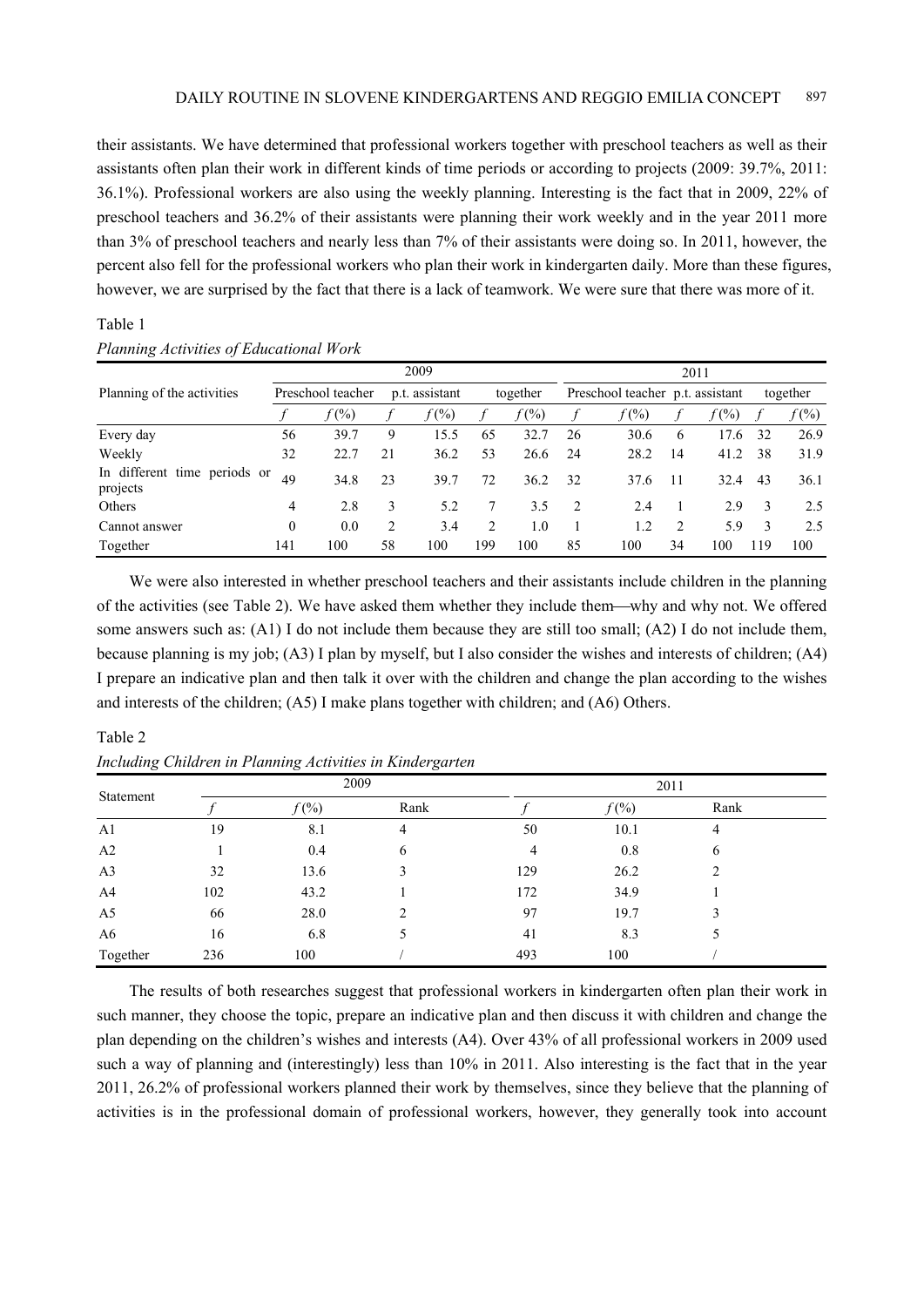wishes and interests of children. We were expecting a larger percent of planning together with children (A5). Still, the share of those professional workers who believe that children are too small to be included in the work is still too large.

### **Activities Carried out Always at the Same Time for All Children in Kindergarten**

We were also interested in how flexible the daily routine in Slovene kindergartens is or which activities of the daily routine are always taking place at the same time for all children (see Table 3). We anticipated that the daily routine in kindergarten is pretty inflexible and that most of the activities of the daily routine still take place for all children at the same time. Almost all (94.2%) preschool teachers and their assistants in the first and the second research listed lunch as an activity or routine, which in their kindergarten takes place every day at the same time for all children. If you look at the results from 2009, we can see that the following three predominant activities or routines, are represented in their kindergartens: breakfast (86.7% of all respondents), rest or sleep (77% of all respondents), and stay in the open, which is represented by 55.0% of all preschool teachers and their assistants. The last three posts occupied: oriented activities (39.0% of all preschool teachers and their assistants), free play and activities, at the choice of the children (33.2% of all respondents), and the provision of toilet needs, which is represented by 21.1% of all included preschool teachers and their assistants.

## Table 3

|  |  |  | Activities, Taking Part in Kindergarten Every Day at the Same Time |  |  |  |  |  |
|--|--|--|--------------------------------------------------------------------|--|--|--|--|--|
|--|--|--|--------------------------------------------------------------------|--|--|--|--|--|

| Activities or routines in kindergarten      |     | 2009    |      |     | 2011    |      |  |  |  |
|---------------------------------------------|-----|---------|------|-----|---------|------|--|--|--|
| taking place every day at the same time for |     | Yes     |      |     | Yes     |      |  |  |  |
| all children.                               |     | $f(\%)$ | Rank |     | $f(\%)$ | Rank |  |  |  |
| Children's arrival                          | 133 | 40.3    | 7    | 59  | 35.3    | 5    |  |  |  |
| <b>Breakfast</b>                            | 286 | 86.7    | 2    | 140 | 83.8    | 2    |  |  |  |
| Lunch                                       | 311 | 94.2    |      | 161 | 96.4    |      |  |  |  |
| Afternoon snack                             | 166 | 50.3    | 5    | 53  | 31.7    | 6    |  |  |  |
| Provision of toilet needs                   | 69  | 20.9    | 10   | 8   | 4.8     | 10   |  |  |  |
| Personal hygiene                            | 152 | 46.1    | 6    | 42  | 25.1    | 8    |  |  |  |
| Rest or sleep                               | 254 | 77.0    | 3    | 116 | 69.5    | 3    |  |  |  |
| Focused activities                          | 128 | 38.8    | 8    | 43  | 25.7    | 7    |  |  |  |
| Free play and child-oriented activities     | 109 | 33.0    | 9    | 35  | 21.0    | 9    |  |  |  |
| Staying outside                             | 181 | 54.8    | 4    | 78  | 46.7    | 4    |  |  |  |
| Others                                      | 17  | 5.2     | 11   | 7   | 4.2     | 11   |  |  |  |

Results from the year 2011 are fairly similar. Activities that take place almost every day at the same time in the opinion of professional workers are: lunch, breakfast, sleep or rest, and staying outdoors. More flexibility is noticed in the game outside and the game according to the child-oriented activities, in the afternoon light meals, focused activities, the provision of toilet needs and hygiene. Even expecting such results, we still feel that the work is still too inflexible. Recent orientations in terms of sleep are that sleep if they wish too. If they are not sleepy, they can carry out peaceful work or play. Perhaps it would make sense to try to change ingrained practice with the continuing education and training.

## **Rest and Sleep in Kindergarten**

In 2009, a third of preschool teachers and their assistants (36.2%) stated that the rest and sleep in kindergarten mean (see Table 4) that all children lie down to rest and anyone who does not go to sleep can get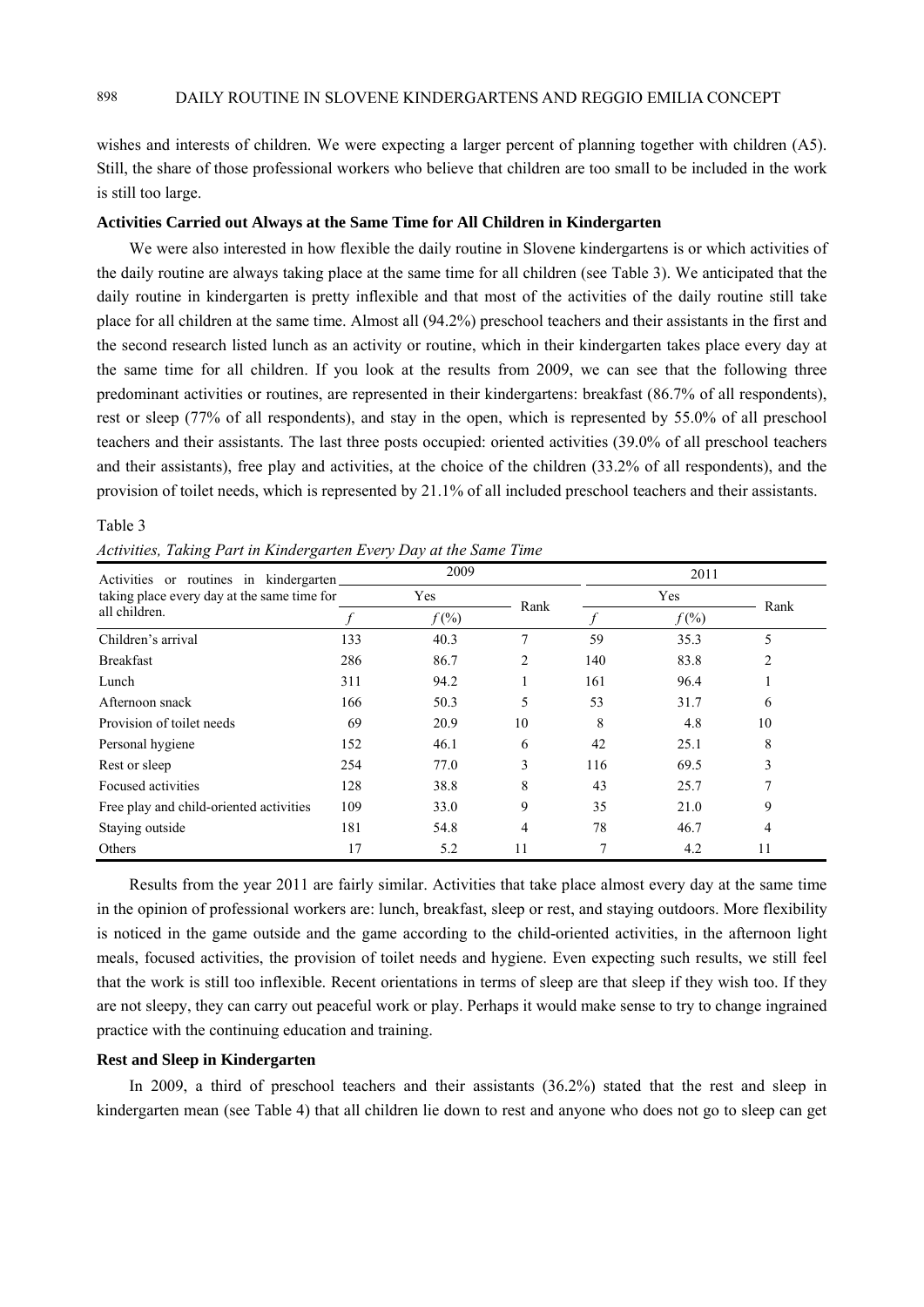up and play, a poor third (29.5%) answered that at the time of rest all children go to sleep and under one-tenth of them (10.1%) stated that only children who need sleep go to sleep. Only 7.4% of all professional workers replied that all children lie down to rest, and whoever does not go to sleep, rests on the desk, and also 7% of all preschool teachers and their assistants stated that all children lie down to rest and anyone who does not go to sleep gets a toy or a book. Eight percent of professional workers, however, said that none of the children in the section is not sleeping—They are all sleeping.

# Table 4

#### *Children's Rest and Sleep in Kindergarten*

| How is rest and sleep taking place in your section?                                        |     | 2009    | Professional workers<br>2011<br>36<br>9<br>9<br>63<br>11<br>6<br>7<br>141 |         |
|--------------------------------------------------------------------------------------------|-----|---------|---------------------------------------------------------------------------|---------|
|                                                                                            |     | $f(\%)$ |                                                                           | $f(\%)$ |
| All children sleep                                                                         | 88  | 29.5    |                                                                           | 25.5    |
| All children lie down to rest, and whoever does not go to sleep, rests on the deck         | 22  | 7.4     |                                                                           | 6.4     |
| All children lie down to rest and anyone who does not go to sleep, gets a toy or a book 21 |     | 7.0     |                                                                           | 6.4     |
| All children lie down to rest and anyone who does not go to sleep, can get up and play 108 |     | 36.2    |                                                                           | 44.7    |
| Only children who need sleep go to sleep                                                   | 30  | 10.1    |                                                                           | 7.8     |
| Nobody sleeps                                                                              | 24  | 8.1     |                                                                           | 4.3     |
| Others                                                                                     | 5   | 1.7     |                                                                           | 5.0     |
| Together                                                                                   | 298 | 100     |                                                                           | 100     |

Compared to the year 2011, we can see that the percentage of professional workers (44.7%) which indicates that all children lie down to rest and whoever does not go to sleep, can stand up and play increased. A quarter of the children go to sleep and there are a smaller percentage of children who are not sleeping or resting in the kindergarten. If we compare the years 2009 and 2011 on regarding children's rest and sleep, there are no (statistically significant) differences ( $\chi^2$  = 12.326, *g* = 7, *P* = 0.090).

However, we asked preschool teachers and their assistants about how many children sleep in the kindergarten; we got the following, somewhat contradictory information regarding sleep and rest of children (see Table 5).

#### Table 5

#### *Rest and Sleep in Separate Sections in Kindergarten*

|                                                                               |     |         | Together |         |
|-------------------------------------------------------------------------------|-----|---------|----------|---------|
| How many children in your section sleep?                                      |     | 2009    | 2011     |         |
|                                                                               |     | $f(\%)$ |          | $f(\%)$ |
| Everybody sleeps                                                              | 106 | 33.0    | 42       | 24.7    |
| There are exceptionally some children in the section that may not go to sleep | 127 | 39.6    | 81       | 47.6    |
| Majority of children do not sleep, only a few of them sleep                   | 59  | 18.4    | 39       | 22.9    |
| Nobody sleeps                                                                 | 29  | 9.0     | 8        | 4.7     |
| Together                                                                      | 321 | 100     | 170      | 100     |

In 2009, a maximum of (39.6%) preschool teachers and their assistants stated that there are exceptionally some children in the section that may not go to sleep, a poor third (33.0%) of them assessed that at the time of the rest all children in section fall asleep. That in the section at the time of rest only a few children sleep, while most are not asleep, stated 18.4% of all respondents. Nine percent of preschool teachers and their assistants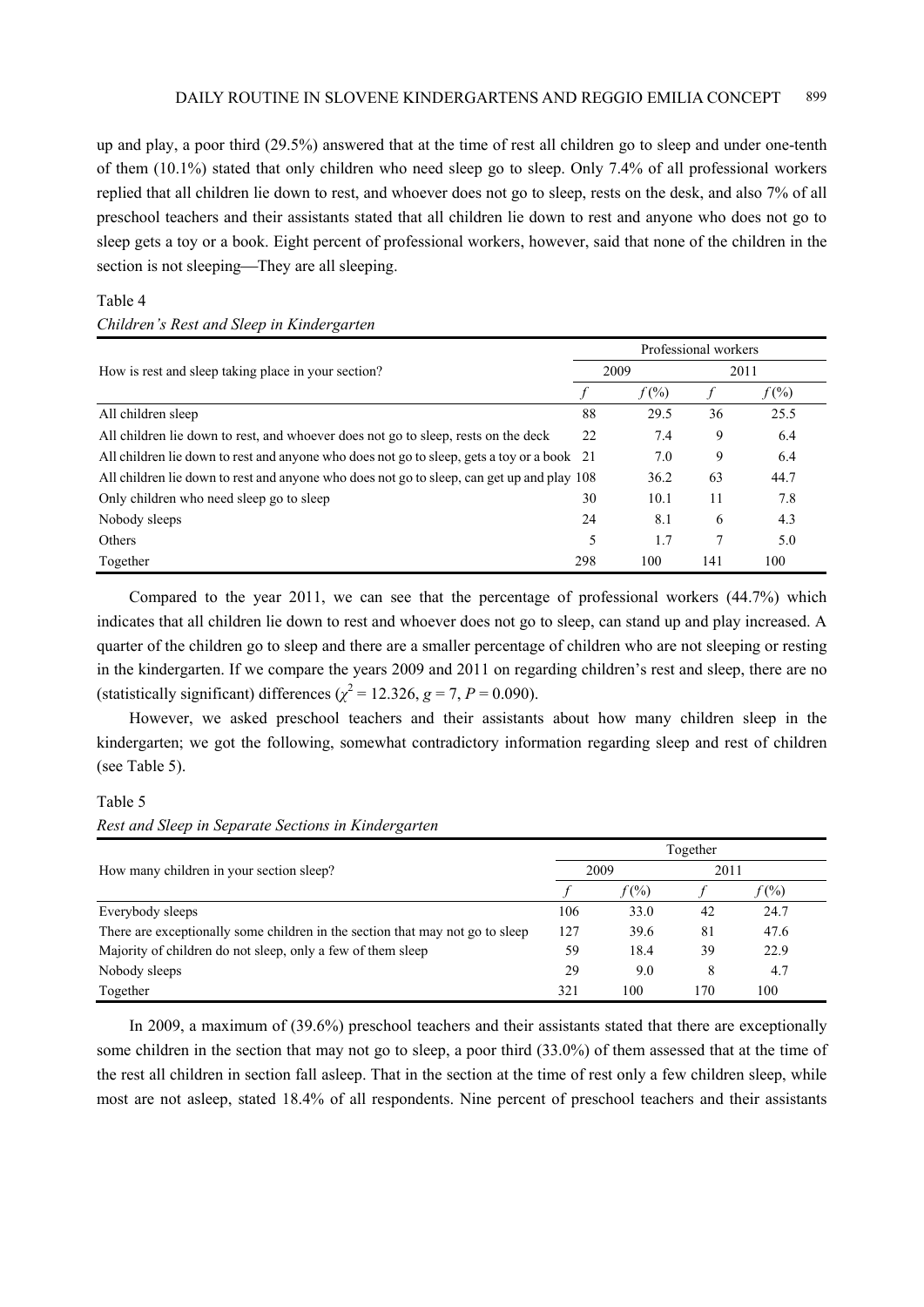responded that in their own section no one sleeps at the time of rest. In 2011, however, 47.6% of professional workers indicated that there is exceptionally a child in the section who does not go to sleep, the percentage of those who said that all the children at the time of rest sleep decreased, and the percentage of those who contended that most children are not asleep (22.9%) increased.

We assumed that rest and sleep are not compulsory for all children. Our projections have been predetermined and also confirmed. A more detailed analysis of the data revealed that the statements "Most children do not sleep" and "Nobody sleeps" were chosen by professional workers in the second age groups of children (3−6 years old) and the statement "Only in exceptional cases there is a child who is not asleep" was chosen by professional workers in the first age group (1−3 years old).

## **Feeding of Children in Kindergarten**

We were also interested in the feeding and eating in kindergarten. In particular, we were interested in whether children can choose what to eat and how much, or even if they have a choice, how preschool teachers and their assistants behave during feeding, whether there are notable elements of the hidden curriculum, or familiarization with the "discipline of nutrition", which means children need to eat everything that they get on the plate, they must not talk during eating and they must eat at a specific time, etc..

We assumed that children can choose what and how much they will eat for breakfast, snack, and lunch and that at the time of eating there can be talking. We also assumed that preschool teachers and their assistants are not running hard (hidden disciplinary) regime, for example, children need to eat all the food and wait at the table until everybody is finished.

#### Table 6

| Treatment of Professional Workers During Meals in Kindergarten |  |  |  |
|----------------------------------------------------------------|--|--|--|
|                                                                |  |  |  |

| Statement                                                                         |     | 2009     |      |     | 2011     |               |
|-----------------------------------------------------------------------------------|-----|----------|------|-----|----------|---------------|
|                                                                                   |     | $f(\% )$ | Rank |     | $f(\% )$ | Rank          |
| Children can choose what to eat for breakfast                                     | 39  | 11.8     | 7    | 30  | 16.7     | 7             |
| Children can choose what to eat for snack                                         | 89  | 26.9     | 6    | 68  | 37.8     | 4             |
| Children can choose how much they want to eat                                     | 281 | 84.9     | 1    | 147 | 81.7     |               |
| Children can choose what to eat and what not                                      | 249 | 75.2     | 3    | 129 | 71.7     | $\mathbf{3}$  |
| I insist that they at least try food they decline                                 | 118 | 35.6     | 4    | 50  | 27.8     | -5            |
| I insist that they eat all the food they have taken.                              | 23  | 6.9      | 10   | 8   | 4.4      | 10            |
| Children who finish eating must wait by the table for the majority to stop eating | 102 | 30.8     | 5    | 33  | 18.3     | -6            |
| Children get praised for eating quickly                                           | 21  | 6.3      | 11   | 1   | 0.6      | -11           |
| I allow talking during meals                                                      | 255 | 77.0     | 2    | 138 | 76.7     | $\mathcal{D}$ |
| I encourage children to talk during meals                                         | 24  | 7.3      | 9    | 20  | 11.1     | 8             |
| Others                                                                            | 36  | 10.9     | 8    | 18  | 10.0     | 9             |

Results from 2009 and 2011 are similar (see Table 6). Most preschool teachers and their assistants stated that "Children can choose how much they want to eat". A good three-fourths of them replied that children can talk among themselves during meals, as well as three-fourths of them stated that they can choose what to eat and what not. Preschool teachers and their assistants insisted that children at least try food they decline, and a poor third of them considered that the children who have already eaten have to wait at the table until most of the children finish eating. The last three posts were occupied by the following claims or practices in nutrition: Children are encouraged to talk between meals, and they have to eat all the food that they have taken and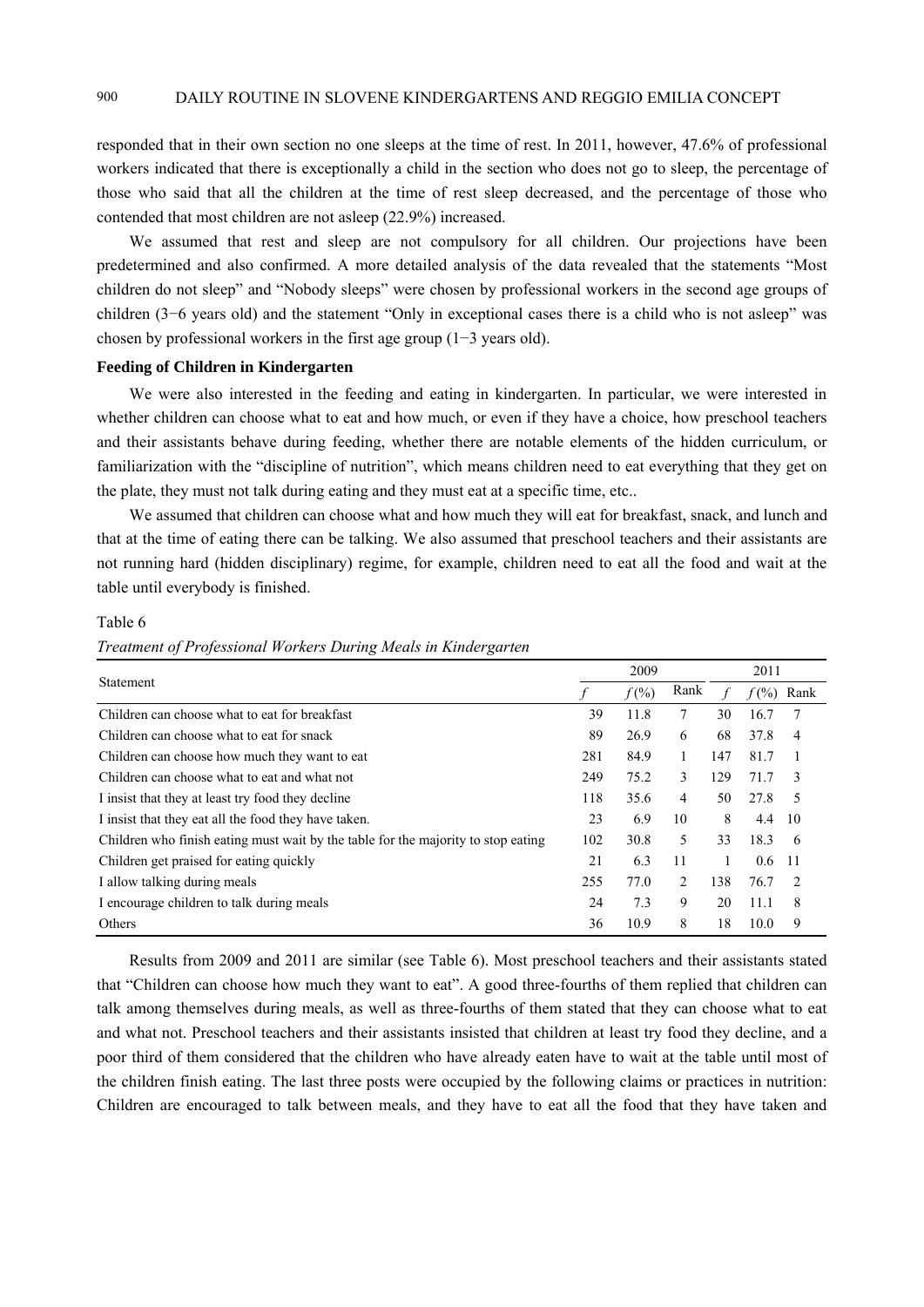preschool teachers and their assistants do not have a habit of praising children who have eaten quickly.

It is very good that most of preschool teachers and their assistants allow children to choose what and how much they are going to eat and permit (but not encouraged) talking during meals. Snack time or lunch can be a pleasant event. There are very few of the elements of the hidden curriculum (hard disciplinary regime) according to the data.

## **Conclusions**

Slovenian national document for preschool education, *Curriculum for Kindergartens* (1999) described the daily activities in kindergarten as an equally important objective and the content of the curriculum enshrined. Since the hidden curriculum can be strongly invoked in the activities of daily routine, professional workers in kindergarten must be aware of the importance of its elements in the implementation of the daily routines. The activities of the daily routines include: arrival in kindergarten and departure from home, caring for oneself, eating (meals), rest and sleep, fixing and cleaning living space. Daily schedule and routine should be designed to follow the needs of children and define the basic structure of any day. If they are designed to follow the needs of children, they make sure that the day takes place smoothly and enjoyable for the children: from the arrival/departure, meals and snacks (feeding should be a sociable event, food should not be used as a reward or punishment, and in meal time we need to recruit children and encourage them to help), sleep and rest, personal hygiene: use of a toilet, dressing up, washing up and all the way to cleaning up and to the transition from one activity to another. There is a big importance of consistency and safety—a sequence of events, confidence, and a sense of belonging to a group. There must be some room left for flexibility and unconstrained, individualization of the process, advance warnings, which are clear and consistent, with regard to the children's proposals and feelings. Daily routine provides children a predictable sequence of events, smooth transitions and consistency in expectations and support of an adult. In "Reggio Emilia", educational concept is that these principles of the daily routine are at the utmost importance.

Research among professional workers in kindergartens, included in the project Reggio Emilia in the years 2009 and 2011, showed certain positive shifts in Slovene kindergartens in carrying out daily routines in the field of nutrition of children and personal hygiene and toilet training, but it will still be necessary to continue with further activities on raising awareness of professional workers in kindergarten in the area of children's sleep or rest. Too many activities in kindergarten take place every day at the same time for all children, there has been insufficient flexibility, implementation of activities outside the premises of the kindergarten, and activities according to the preference of children. The awareness that children are different, and despite the fact that they are "small", they need less sleep and other forms of rest have slowly penetrated into kindergartens practice. The results also show that the preschool teachers and their assistants do not see the child as someone who could actively participate in the planning of activities; they do not see the child as competent being. We will need to raise the level of children's participation in the life of kindergarten, raise the level of democratic decision-making child or children who must gain experience, that the contribution of each child is desirable, and that their ideas are welcome and respected.

For an even better practice in kindergarten we will need to implement more continuing education and training of professional workers in kindergarten with a goal of development of additional competences for the identification of factors of hidden curriculum and implementing the child active and support process of care and education.